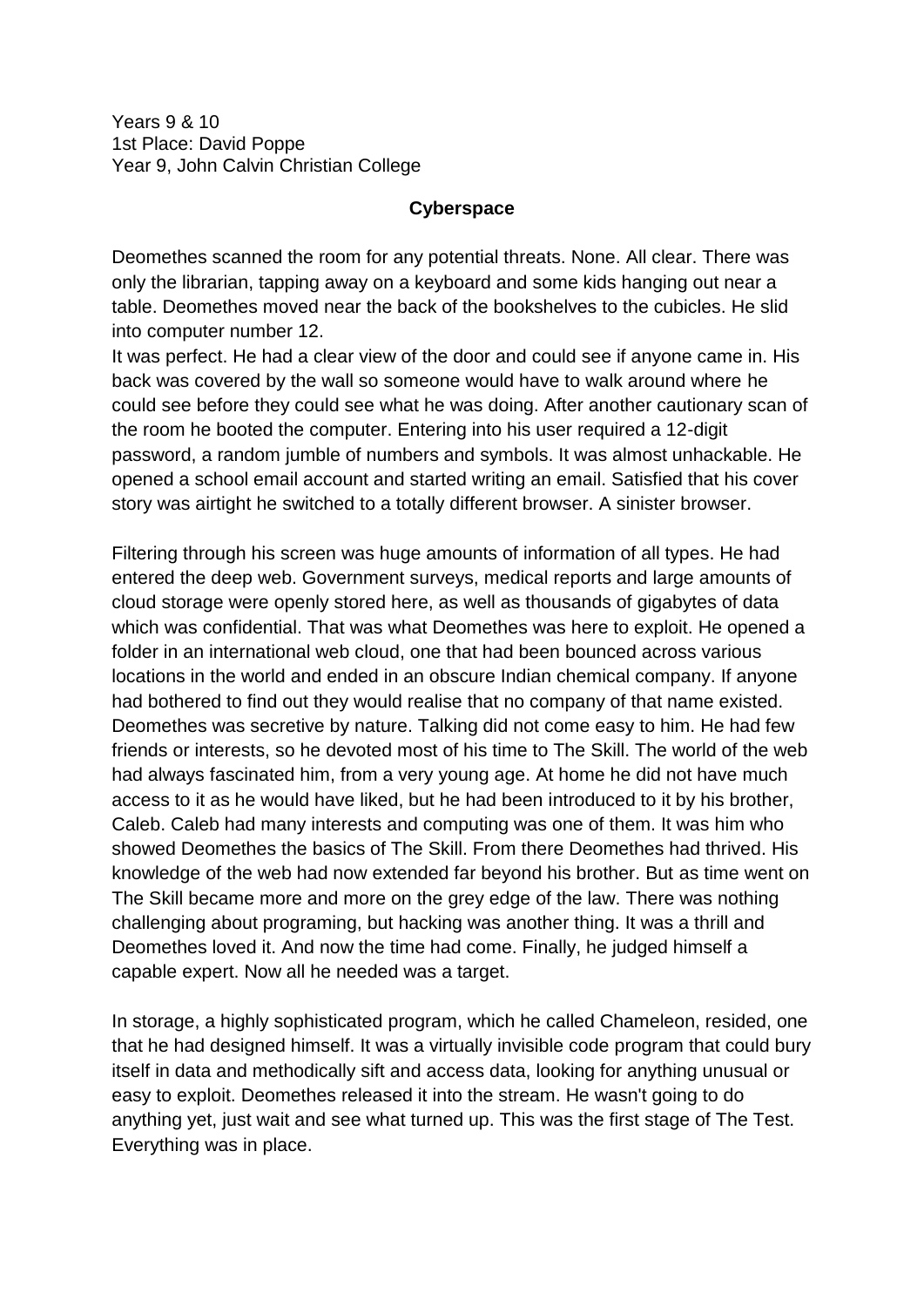Suddenly he was jerked from his thoughts by a tap on the shoulder and he whirled around. "Hey, you're not meant to – wait, what is that?"

Deomethes heart sank as a look of comprehension dawned on the librarian's face. Quickly he exited the program and stammered, "Wait, its nothing, I can explain." "You're in serious trouble young man. These computers are for responsible use only and whatever that was it was far beyond responsible. We're going to have to make an example of you. You're coming with me to see the principal."

The sentence was short and sharp. "You are suspended for two weeks until we know what to do with you."

In the smarting silence on the long way home Deomethes realised that nothing had happened that was too bad. The teachers had no idea what he was really doing. Whatever he had done was immediately wiped from storage and history as soon as he exited the browser. And they could hardly suspend him for any length of time until they knew what he had done. All they knew was that he was doing something wrong, not what.

The Test had to go ahead. This would be the only opportunity in a while. He had to do it now. He was a few days into his suspension when he finally picked up the courage to access Chameleon, but with no results. But one thing down the list of possible targets caught his eye. A local race horsing tournament was being held on the weekend, and Chameleon had picked up tell-tale signs of poor security. Everything was set. All he needed was to convince Caleb to take him there.

His parents thought he was doing extra homework to catch up what he had missed but here he was, cruising along in the passenger seat of Caleb's beaten up Toyota. He was off to the races.

Entry was an easy matter and as Deomethes slipped into his seat he pulled out a laptop. His brother Caleb nudged him.

"Are you sure this is a good idea?" he asked.

"Come on man," Deomethes replied, "I promised I wouldn't take anything. It won't hurt anybody."

"All right," Caleb sighed, "I guess I'll actually watch the race by myself."

As Deomethes immersed himself in the web he quickly found what he was looking for, the website for the horseraces of today and betting list on each of the horses. He opened the bank details section of submitting your bet. And he waited.

Legally it would be impossible to bet but his brother was old enough, and Deomethes would bet in his name. Everything was in place.

He got up and got a drink before the race started. As he returned he bumped into a large man, carrying a coffee. The man looked at him with a curious look in his eye but kept walking without comment. As he returned to his seat the horses were ready